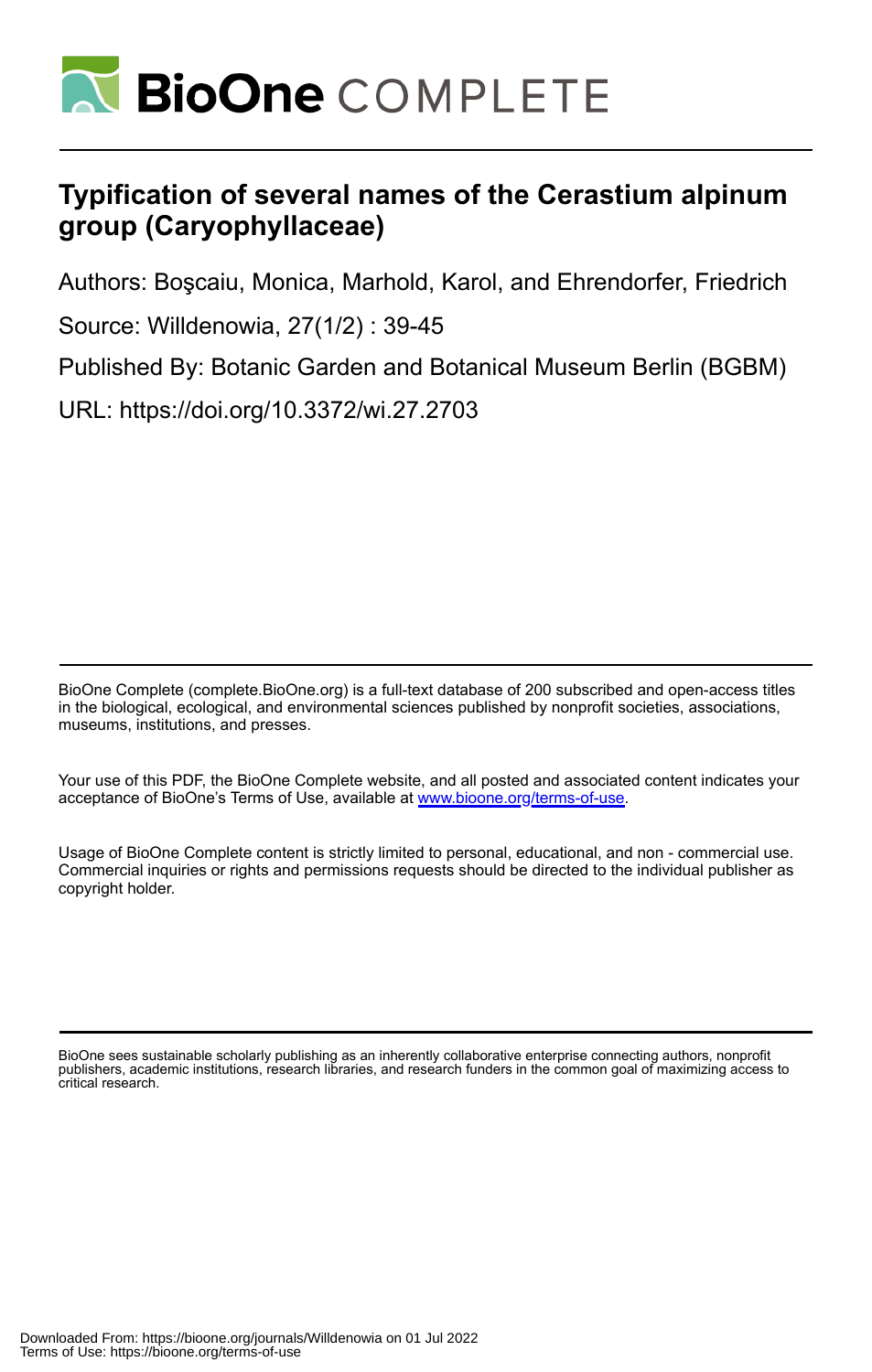# MONICA BOȘCAIU, KAROL MARHOLD & FRIEDRICH EHRENDORFER

# **Typification of several names of the** *Cerastium alpinum* **group** *(Caryophyllaceae)*

#### **Abstract**

Boscaiu, M., Marhold, K. & Ehrendorfer, F.: Typification of several names of the *Cerastium alpinum* group *(Caryophyllaceae).* − Willdenowia 27: 39−45. 1997. − ISSN 0511−9618.

The names *Cerastium eriophorum*, *C. villosum*, *C. lanatum*, *C. alpinum* subsp. *babiogorense* and *C. transsylvanicum* are typified. *C. eriophorum (= C. villosum)* is the correct name for the diploid populations of the *C. alpinum* group from the Balkan mountains, Carpathians and Eastern Alps. *C. lanatum* is only applicable to densely hairy forms of the tetraploid *C. alpinum* s. str., and *C. alpinum* subsp. *babiogorense* is synonymous to this latter name. *C. transsylvanicum* is the correct name for the hexaploid taxon of the *C. alpinum* group, endemic to the Carpathians.

#### **1. Introduction**

A detailed study of the *Cerastium alpinum* group in the Eastern Alps, Carpathians and Balkan mountains, performed by the first author, revealed that the diploid ( $2n = 36$ ), tetraploid ( $2n =$ 72) and hexaploid ( $2n = 108$ ) populations occurring in this area should be classified as separate taxa (Boscaiu 1996).

While plants shown to represent hexaploids are generally recognized as a separate taxon (*C. transsilvanicum* Schur), the decisive morphological differences between the diploids and tetraploids in the Eastern Alps and Carpathians remained practically unnoticed up to now. Recent Floras covering this area (e.g., Prodan 1953, Jalas & al. 1964, 1993) considered all lanate *Cerastia* either as *†C. lanatum‡*, or *†C. alpinum* subsp. *lanatum‡*, or *†C. alpinum* var. *lanatum‡* making no distinction between the plants we know today as diploids or tetraploids. The diploids, however, differ from the tetraploids in the number of hair cells and the length of hairs on the fertile and sterile branches, as well as in the size of the stomata and pollen grains. In contrast, characters considered up to now as important for the distinction between *C. alpinum* L. and *C. lanatum* Lam. (e.g., the lanate indumentum) seem to have much lower taxonomic value. Such a change of concept obviously should have nomenclatural consequences. The aim of the present paper is to typify several names of taxa described within this group, in order to determine their accurate application and to select the correct names for the taxa currently recognized.

The oldest valid name in this group, *Cerastium alpinum* L., Sp. Pl.: 438. 1753, was lectotypified recently by Jonsell & Jarvis (1994) by the specimen No. 192 from Linnaeus's Lapland Herbarium in Paris. We had no possibility to study this specimen. However, as only tetraploid chromosome numbers  $(2n = 72)$  are known from Scandinavia (e.g., Löve & Löve 1944, Söllner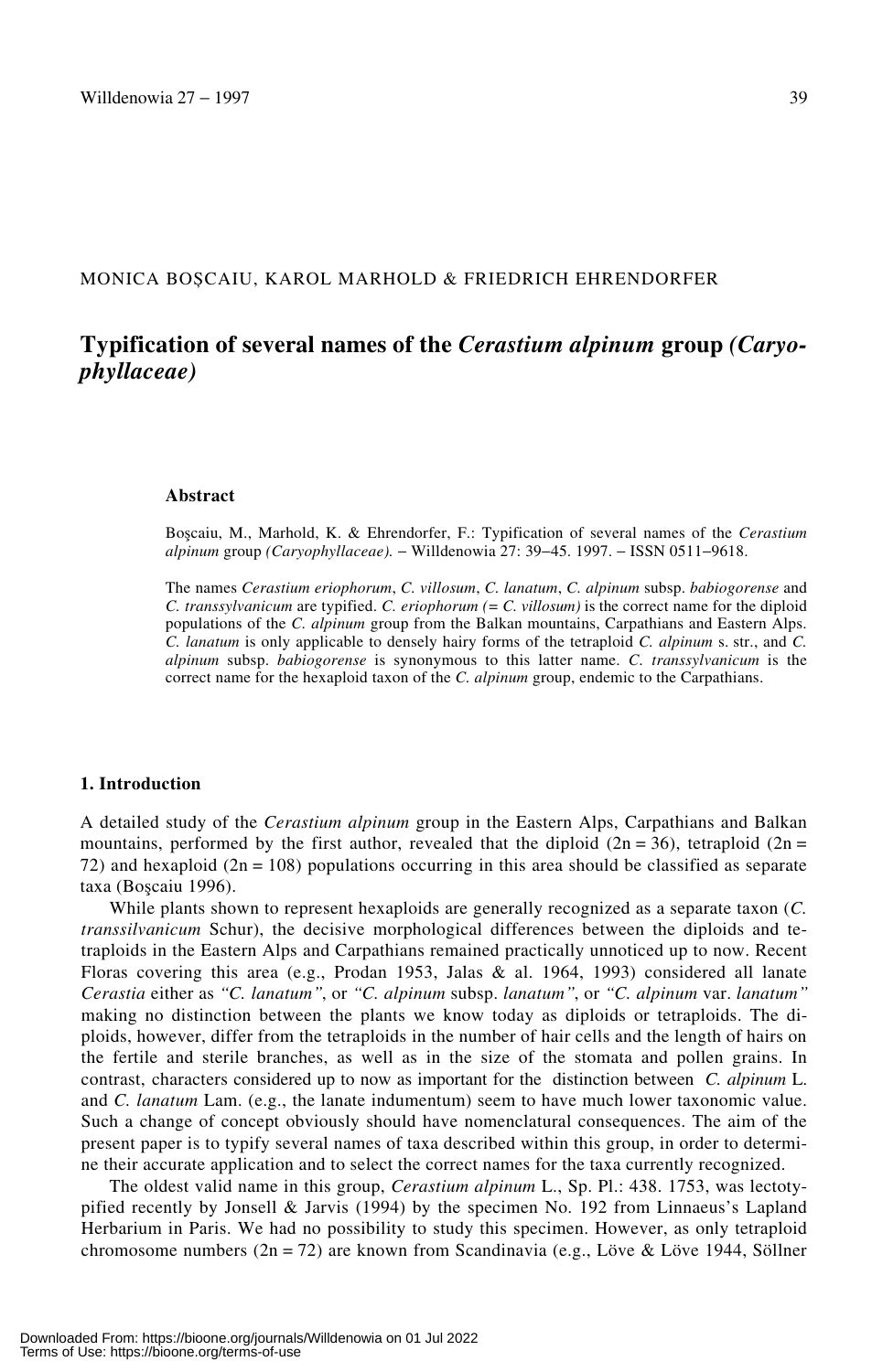1954, Engelskjøn 1979, Borgen & Elven 1983) it can safely be assumed that this specimen, collected in Lapland, belongs to the tetraploids in the group.

The other names relevant in the present context, i.e. *Cerastium eriophorum* Kit., *C. villo* $sum$  Baumg., *C. lanatum* Lam., *C. alpinum* subsp. *babiogorense* Zapał. and *C. transsylvanicum* Schur, have not yet been typified.

# **2. Typifications**

**2.1.** *Cerastium eriophorum* Kit. in Schultes, Österr. Fl. 1, ed. 2: 694. 1814. − Neotype (designated here): "In summis alpibus Scepusii", *Kitaibel*, Herb. Kitaibelianum, Fasc. XIII, No. 365 (BP!).

Protologue:

†1672. Wollenhaariges H. [*C. eriophorum*, Kit.]

\*Elliptisch lanzettenförmige, stumpfe, an den nicht blühenden Stängeln verkehrteyförmige Blätter; die Stängel wollig; die Blätter verkehrt-herzförmig; die Kapseln 2mahl so lang als der Kelch. Prof. Kit.

C. laineux Fl. fr. n. 4401?

(Auf den Alpen der Tatra. A. Rochel scheint es auch auf den Karpathen gefunden zu haben)."

It is evident from the protologue that Schultes published a name and diagnosis supplied by Kitaibel. Following the Code (Greuter  $\&$  al. 1994) the name must be attributed to Kitaibel and its type be selected from Kitaibel's material.

According to Stafleu & Cowan (1979: 555) Kitaibel's herbarium is deposited in BP, and according to Chaudhri & al. (1972: 364) specimens collected by Kitaibel can be found also in B, BM, BR, C, G-DC, H, M, PR and PRC. There are two relevant specimens in BP (Jávorka 1926−45) labelled as follows:

- (1) Herb. Kitaibel. Fasc. XIII. No. 365: †*C. eriophorum* ß. Pro tomentosi varietate a Mauksch, pro latifolio a Willdenow habitum, sed ab hoc (secundum Smithii descriptionem) diversum foliis obovatis, obtusis, pilosissimis, pilis longis. Pedunculo bracteis linearibus instructo hirsuto. In summis alpibus Scepusii Augusto; *C. lanatum* Lam., revid. Borza";
- (2) Herb. Kitaibel. Fasc. XIII. No. 366: †*C. eriophorum* mihi. In pascuis alpestribus Scepusii copiosum Junio, Julio; C. lanatum, revid. Borza".

Both localities "In summis alpibus Scepusii" and "In pascuis alpestribus Scepusii" refer to the subalpine and alpine belt of the Vysoké Tatry and Belianske Tatry Mts in Slovakia, thus the location "Auf den Alpen der Tatra" mentioned in the protologue perfectly agrees with these specimens. Both labels are written in Kitaibel's hand, but both lack a collecting date, and thus it can not be safely proven that they represent original material. It should be noted, however, that only few specimens (Jávorka 1926−45) in the Herbarium Kitaibelianum in BP bear collecting dates.

Only diploid plants (2n = 36) of the *C. alpinum* group were found in the Vysoké Tatry and Belianske Tatry Mts during the present study (Boscaiu 1996, Boscaiu & al. 1997). The only tetraploid number published from this area (2n = 72, †*C. lanatum* Lam., Slovakia, Vysoké Tatry, scree below Vyšné Kôprovské sedlo", Uhríková & Paclová 1986: 69) should be considered as erroneous, because repeated analyses of plants from the same locality confirmed only diploids. Both specimens collected by Kitaibel, in fact, belong to the morphological type of the diploids. Specimen (1) is also covered by glandular hairs as the diploids from the SE Carpathians.

As no further material gathered by Kitaibel was found in the herbaria listed above, only the aforementioned two specimens can be considered for typification. Both might belong to the original material, but in order to be on the safe side, we designate the better preserved specimen (1) as neotype.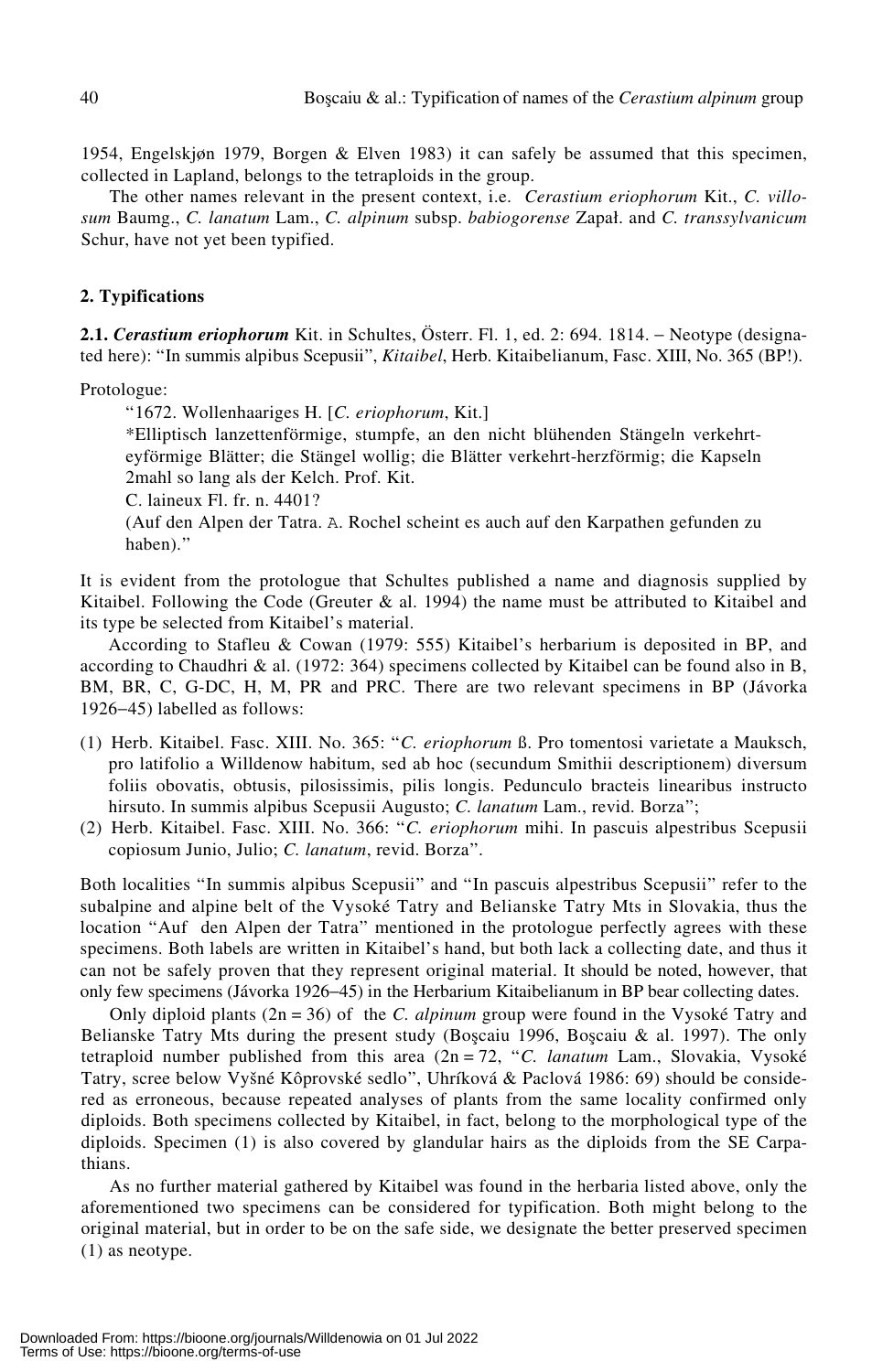It might be added that according to Art. 52.2. Note 1 (Greuter & al. 1994), the inclusion of †C. laineux Fl. fr. n. 4401?‡ [= *Cerastium lanatum* Lam.] in the protologue does not make this name illegitimate.

**2.2.** *Cerastium villosum* Baumg., Enum. Stirp. Transsilv. 1: 424. 1816. − Neotype (designated here): †In alpibus rupestribus Burzenßibus, vel Schuler Gebirge, 8−1827‡, *Baumgarten*, Herb. Baumgartenianum, No. 6128 (CL!).

Protologue:

†[*Cerastium*] \**villosum.* 878. C. caulibus digitalibus subpalmaribusve diffusis, procumbenti-erectis, villosissimis, junioribus villoso-tomentosis; florb. terminalibus umbellato-dichotomis, dichotomia biflora, pedunculata, pedunc. 1-floris, solitariis, filiformibus, villosis, bracteis lanceolato-acutis villosissimis, foliol. calycin. ovatoobtusis, membranaceo-albidis, villosis; pet. emarginatis, calyce majoribus, caps. oblonga 5, vel 10 dentibus apice dehiscente.

Villous Mouseear Chickweed. A. La Ceraiste velue. G. Zottiges Hornkraut. G. Gyapjas tyúkhúr. H.

In summis alpium jugis Butschetsch et Dscheammeanie. Jul. Aug. P."

According to Lanjouw & Stafleu (1954: 61), Stafleu & Cowan (1976: 150), and Stafleu & Mennega (1992: 388) Baumgarten's main herbarium is deposited in CL, and further material in B, BP, BR, H, L, P, SIB and W. Two relevant specimens, labelled in Baumgarten's hand, were found in CL:

- (1) Herb. Baumgartenianum No. 6126: †*Cerastium villosum* Baumg. In alpibus ad Zernesti Piatra Craiului."
- (2) Herb. Baumgartenianum No. 6128: †878 *Cerastium villosum* Baumg En I. p 424. In alpibus rupestribus Burzenßibus vel Schuler Gebirge. aug 827‡.

Two further specimens were found in BP and P.

- (3) The specimen in BP (No. 96496) bears the following label written in Baumgarten's hand: †*Cerastium villosum*. In Alpb. Rodnensibus 824‡.
- (4) The specimen in P is labelled †Herbarium Steudel. *Cerastium villosum* Baumg. *lanatum* Lam. Transylvania. Baumgarten" and "878 *Cerasti*[*um*] *villosum* B. En. I p. 424." (the latter label in Baumgarten's hand).

None of these four specimens can be proven to belong to the original material and it seems that no original material is extant in any other herbarium.

There are two localities mentioned in the protologue. From the first one, the Mtii. Bucegi, both diploid and tetraploid populations were confirmed during the present study (Boscaiu 1996). The second locality, "Dscheammeanie" remains unclear. The only mountain with a rather similar name (i.e. Geamăna) is the Mții. Maramuresului, in the Eastern Carpathians (N Romania). However, this locality is most probably not the one quoted in the protologue, as it is not known that Baumgarten worked in this area. In any case, all four specimens correspond morphologically well to the diploid type and they undoubtedly belong to the same taxon to which the older name *C. eriophorum* Kit. refers.

In order to fix the application of this name, we designate according to Art. 9.6 (Greuter  $\&$ al. 1994) the specimen (2) as neotype.

**2.3.** *Cerastium lanatum* Lam., Encycl.: 680. 1785 ≡ *C. alpinum* subsp. *lanatum* (Lam.) Graebn. & Correns ≡ *C. alpinum* var*. lanatum* (Lam.) Hegetschw. − Lectotype (designated here): †*Cerastium lanatum* enc. Caryophyllus holostius tomentosus latifolius. bau. pin. 210. prodr. 104. no 9‡, *Lamarck* (P-LA!).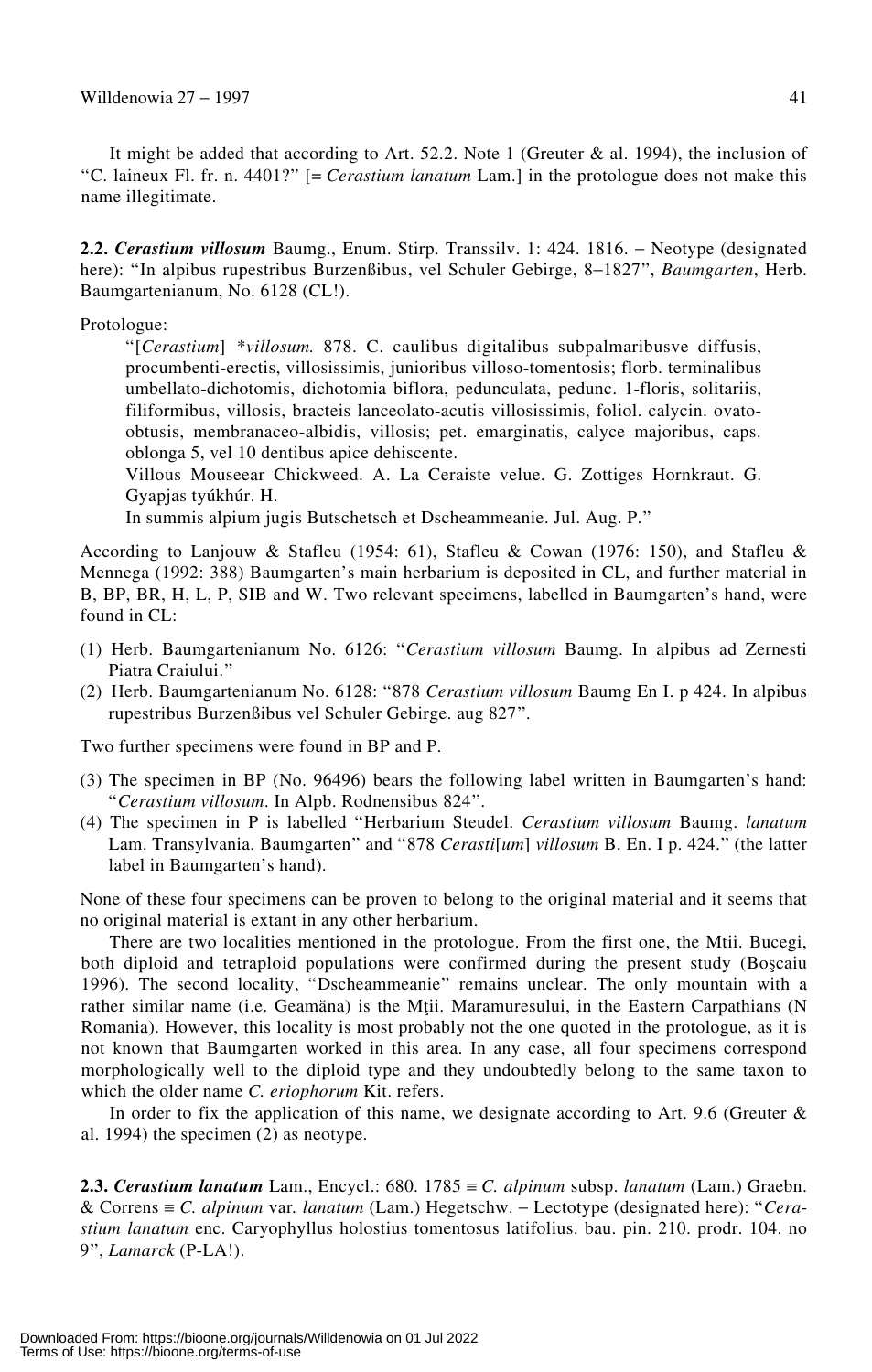#### Protologue:

†Ceraiste laineux, *Cerastium lanatum*, Cerastium foliis ovato-subrotundis, densè lanatis canescentibus; cauliculis brevissimis subbifloris. N. Caryophyllus holostius tomentosus latifolius. Bauh. Pin. 210. Prodr. 104. No. 9. *Myosotis* Hall. Helv. No. 887. ... [description] ... Cette plante croît dans les Alpes, & est cultivée au Jardin du Roi.  $(v, v)$ . [vue vivante, the description is based on living plants]).<sup>37</sup>

There is only one relevant specimen in P. This bears, apart from the printed label "Herb. Mus. Paris., Herbier de Lamarck, Acquis en Novembre 1886" three handwritten labels. Two of them are written most probably in Lamarck's hand (Burdet 1976: 151−152): (1) †*Cerastium lanatum* enc.", (2) "Caryophyllus holostius tomentosus latifolius. bauh. pin. 210. prodr. 104. no. 9". In spite of the fact that the specimen does not bear any date, it undoubtedly belongs to the original material, and is therefore designated here as the lectotype of the name *C. lanatum* Lam.

As mentioned before, this name was applied to both diploids and tetraploids in the Eastern Alps and Carpathians. Lamarck's diagnosis is based on plants cultivated in the "Jardin du Roi" in Paris and said to have come from the Alps. The protologue does not give an exact locality and equally matches either of the taxa. However, the careful study of the specimen from P revealed that according to the length of stomata and leaf trichomes on the vegetative branches it corresponds to the tetraploids. The stomata length varies between 35.66 and 40.94 μm (tetraploids: c. 34 to 42.50  $\mu$ m, diploids: c. 29.47 to 33.11  $\mu$ m (Boscaiu 1996)) and the hairs from 0.80 to 3.25 mm (tetraploids: usually 1 to 4 mm, diploids:  $2.5$  to 5.8 mm (Boscaiu 1996)). Consequently, the name *C. lanatum* can be applied only to the densely hairy forms of the tetraploid *C. alpinum* L. s. str. and not to the diploid *C. eriophorum* Kit.

2.4. *Cerastium alpinum* subsp. *babiogorense* Zapał. in Rozpr. Wydz. Mat.-Przyr. Akad. Umiejetn., Dział B, Nauki Biol., ser. 3, 10: 400 [Consp. Fl. Galic. Crit. 3: 90]. 1911. – Lectotype (designated here): †*Cerastium alpinum* L. var. *glanduliferum* Koch, z Babiej Góry, w Lipcu [August] 1858, *Berdau*<sup>2</sup>; "subsp. *babiagorense* [sic!], [revid.] 18.5.1910, *Zapałowicz*" (KRAM, no. 105341; 87.2563!).

#### Protologue:

†Exempla solum e Babia Góra ... [description] ... Babia Góra in alt. 1490−1725 m sat frequenter. Exempla a Berdau, Zapałowicz etc lecta."

Several specimens revised by Zapałowicz as *C. alpinum* subsp. *babiogorense* (and *†babiagorense‡* (sic), respectively) have been found in KRAM, which holds the herbarium of the former Kraków Physiogeographical Comission (Komisyja fizyjograficzna akademicka w Krakowie). This latter herbarium was used by Zapałowicz during his work on the "Conspectus florae Galiciae criticus" (Zapałowicz 1906−11) and includes his own herbarium as well (Vegter 1988: 1204). Two specimens were, according to Zapałowicz's annotations, revised by him on 18 May 1910 as "subsp. *babiagorense*" and undoubtedly represent original material:

- (1) †*Cerastium alpinum* L. var. *glanduliferum* Koch, z Babiej Góry, w Lipcu 1858, *Berdau*‡ (KRAM, No. 105341; 87.2563);
- 2) †*Cerastium alpinum* L. β) *glanduliferum* Koch, Babia góra, pod Djablakiem (kraina kosodrz.), 17.7.1876, *H. Zapa5owicz*‡ (KRAM, No. 105343; 50.569).

Two other specimens identified by Zapałowicz as *Cerastium alpinum* subsp. *babiogorense*, were collected by him on 12 September 1911 (KRAM No. 105339, 105340). These specimens are mentioned in the "Addenda ad volumen III" (p. [245]: "Exempla matura hoc anno (1911) de 12.IX in culmine montis Babia Góra a me lecta"). Evidently, they were collected after the account of the genus for the "Conspectus" was printed and do not, consequently, belong to the original material.

All the above mentioned material corresponds morphologically well to the tetraploid populations of the *Cerastium alpinum* group. Moreover, from almost the same locality, where they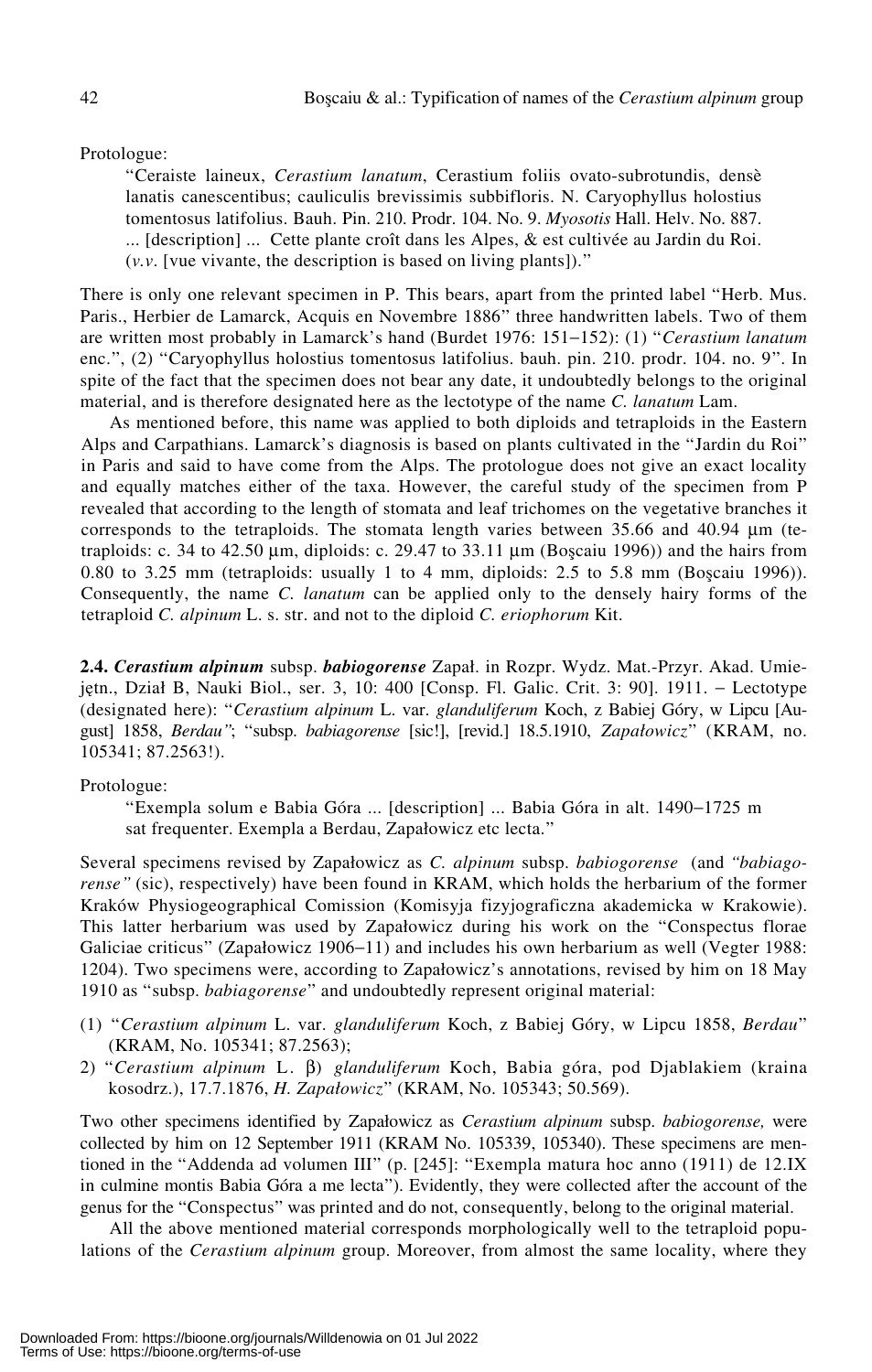were collected, two tetraploid chromosome numbers  $(2n = 72)$  were reported by Kuta (in Pogan & al. 1986: 68, as *C. alpinum* L.) and Murín & Májovsky (1979: 127, as *C. alpinum* subsp. *babiogorense* Zapał.).

As there are no other relevant specimens, we designate here specimen (1) as lectotype of *C. alpinum* subsp. *babiogorense*, because it is better preserved and more complete.

**2.5.** *Cerastium transsylvanicum* Schur ex Griseb. & Schenk in Arch. Naturgesch. 18(1): 305. 1852. − Lectotype (designated here): †In herbidis alpium Transsilvaniae an Valle Sirna Alpium Fagarasiensianum, 6500′, 8.1851‡, *F. Schur* (CL!).

# Protologue:

†76*. C. transsylvanicum* Schur! (in Verh. d. siebenb. Vereins 1851. p.177: solum nomen), Orthodon caule adscendente pilis flexuosis rectisque brevioribus subeglandulosis hirsuto, foliis virentibus elliptico-lanceolatis acutis sparsim pilosis, bracteis late scariosis, pedicellis demum stricte patentibus, sepalis ovali-lanceolatis acutis, petalis glabris calycem duplo superantibus recurvatis, capsula oblonga calycem vix superante, testa laxa a perispermio soluta. − Proximum formis alpinis *C. arvensis*, at testa specifice distinctum, a *C. ovato* Hp. pube et bracteis latius scariosis habituque *C. arvensis* differt. An reducendum sit ad *C. hirsutum* Ten. (ut suadent specimina culta), authentica Apennini planta carentes, diiudicare non possumus.

Siebenbürgen: in der alpinen Region der südlichen Karpaten von Fogarasch (Schur)."

Grisebach  $\&$  Schenk (1852) give no indication that Schur provided the description of this species. They refer to a nomen nudum, published by Schur in his article describing the tour in the Mtu. Făgărașului in mid August 1851 (Schur 1851), and to the specimen collected by him. Thus the name is to be attributed to Grisebach and Schenk (Greuter  $\&$  al. 1994). We were able to trace the following three herbarium specimens identified by Schur as *C. transsilvanicum* and collected in the Mții. Făgărașului in August 1851, which might be considered as part of the original material:

- (1) †*C. transsilvanicum* [sic!] Schur. In herbidis alpium Transsilvan. an Valle Sirna Alpium Fogarasiensiam, 6500', med. 8.1851, *Schur*" (CL).
- (2) <sup>\*</sup>C. transsilvanicum [sic.] Schur, Fogarascher Alpen, Piscu Sirnei, 17.8.1851, *Schur*<sup>\*</sup> (SIB).
- (3) †*C. transsilvanicum* [sic.] Schur, Fogarascher Alpen, am Zirnathal, seu Piscu Lauti, 8.1851, *Schur*‡ (SIB).

Hexaploids of the *Cerastium alpinum* group from the Romanian Carpathians differ from both, diploids and tetraploids, by their general habit, the leaf shape, and the number of flowers per cyme. All three specimens morphologically correspond well to the hexaploids and to what is considered as *C. transsylvanicum* Schur in the recent literature (e.g., Jalas & al. 1964, 1993, Jalas & Suominen 1983, Prodan 1953).

No relevant specimen was found, however, in the herbarium LW, where most of Schur's specimens collected until 1861 are deposited (M. Zagulskij, pers. comm.), and from where Borza (1933: 60) cited several specimens. The material mentioned by Borza was probably lost during World War II. No relevant specimen is deposited in the Grisebach herbarium (GOET) either (G. Wagenitz, pers. comm.).

Therefore one of the three specimens quoted above has to be selected, and we designate here specimen (1) as lectotype of *C. transsylvanicum* Schur.

# **3. Conclusions**

(1) The correct name for the diploid populations of the *Cerastium alpinum* group in the Balkan mountains, Carpathians and Eastern Alps is *C. eriophorum* Kit.; *C. villosum* Baumg. is taxonomically synonymous to, and predated by this name.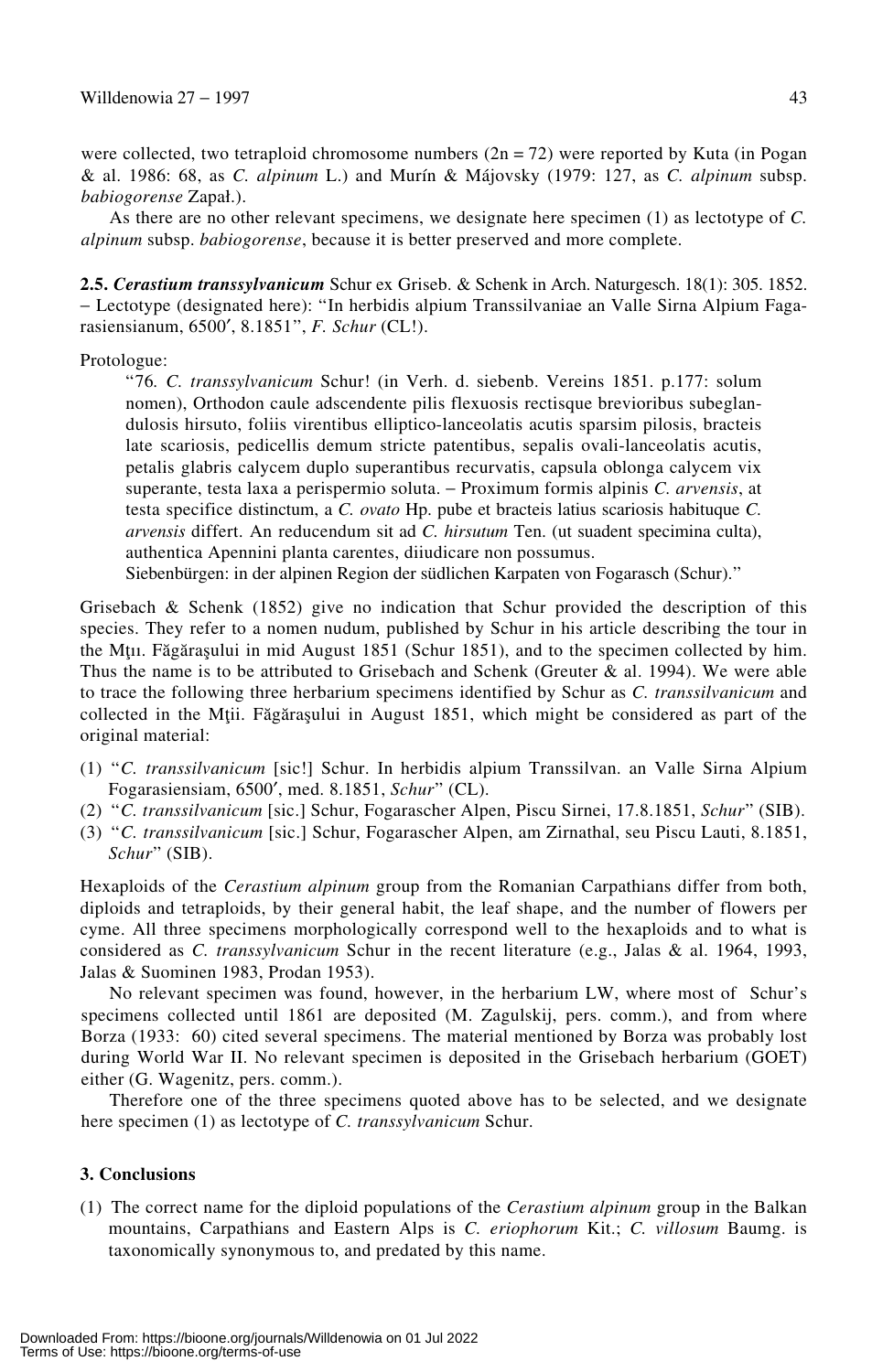- (2) The name *Cerastium lanatum* Lam. can be applied only to strongly hairy forms of the tetraploid *C. alpinum* L. s. str. and not to the diploid *C. eriophorum* Kit. The tetraploid *C. alpinum* subsp. *babiogorense* Zapas. fully corresponds to typical *C. alpinum* L. s. str.
- (3) The typification of the name *Cerastium transsylvanicum* Schur confirms its generally accepted application (by, e.g., Borza 1933, Jalas & al. 1964, 1993, Prodan 1953) for the Carpathian endemic that has shown to be hexaploid.

# **4. Acknowledgements**

The authors are deeply indebted to the authorities and curators of the following herbaria for their help with information and/or herbarium material: B, BM, BP, BR, C, CL, G-DC, GOET (Prof. G. Wagenitz), H, KRAM, L, LW (Dr. M. Zagulskij), M, P, PR, PRC, SIB, and W. Special thanks go to Dr. W. Gutermann for stimulating discussions and many ideas and suggestions during all stages of the present study. Thanks are also due to Dr. W. Till for his help with acquiring the specimens from several herbaria and for useful suggestions. This work was supported by the Ministry for Science and Research, Vienna through the East-West Programme of the Austrian Academy of Sciences (Project No. OWP-58) which is gratefully acknowledged.

# **5. References**

- Borgen, L. & Elven, R. 1983: Chromosome numbers of flowering plants from northern Norway and Svalbard. − Nordic J. Bot. **3:** 301−306.
- Borza, A. 1933: Über das *Cerastium transsilvanicum* Schur. − Veröff. Geobot. Inst. Rübel Zürich **10:** 54−69.
- Boscaiu, M. T. 1996: Multidisciplinary studies on some groups of perennial *Cerastium* species from the Carpathians and the Eastern Alps. − PhD Thesis, Faculty of Formal and Natural Sciences, University of Vienna.
- , Marhold, K. & Ehrendorfer, F. 1997: The *Cerastium alpinum* group *(Caryophyllaceae)* in the high mountains of Poland and Slovakia. − Phyton (Horn, Austria) **37** (in press).
- Burdet, H. M. 1976: Cartulae ad botanicorum graphicem VIII. − Candollea **31:** 127−158.
- Chaudhri, M. N., Vegter, I. H. & de Wal, C. M. 1972: Index herbariorum 2(3). Collectors I-L. − Regnum Veg. **86.**
- Engelskjøn, T. 1979: Chromosome numbers in vascular plants from Norway, including Svalbard. − Opera Bot. **52.**
- Greuter, W., Barrie, F. R., Burdet, H. M., Chaloner, W. G., Demoulin, V., Hawksworth, D. L., Jørgensen, P. M., Nicolson, D. H., Silva, P. C., Trehane, P. & McNeill, J. 1994: International Code of Botanical Nomenclature (Tokyo Code), adopted by the Fifteenth International Botanical Congress, Yokohama, August-September 1993. − Regnum Veg. **131.**
- Grisebach, A. & Schenk, A. 1852: Iter hungaricum a. 1852 susceptum. Beiträge zur Systematik der ungarischen Flora. − Arch. Naturgesch. **18(1):** 291−362.
- Jalas, J., Sell, P. D. & Whitehead, F. H. 1964: *Cerastium* L. − Pp. 136−145 in: Tutin, T. G., Burges, N. A., Valentine, D. H., Walters, S. M., Webb, D. A. (ed.), Flora europaea **1.** − Cambridge.
- & Suominen, J. 1983: Atlas florae europaeae. Distribution of vascular plants in Europe **6.** *Caryophyllaceae* (*Alsinoideae* and *Paronychioideae*). − Helsinki.
- , Wyse Jackson, M. B., Sell, P. D. & Whitehead, F. H. 1993: *Cerastium* L. − Pp. 164−174 in: Tutin, T. G., Burges, N. A., Chater, O. A., Edmondson, J. R., Heywood, V. H., Moore, D. M., Valentine, D.H., Walters, S.M. and Webb, D. A. (ed.), Flora europaea, ed. 2, 1. − Cambridge.
- Jávorka, S. 1926−45: Kitaibel herbáriuma. Herbarium Kitaibelianum. − Ann. Hist.-Nat. Mus. Natl. Hung. **24:** 428−585. 1926, **26:** 97−210. 1929, **28:** 147−196. 1934, **29:** 55−102. 1935, **30:** 7−118. 1936, **38:** 85−97. 1945.